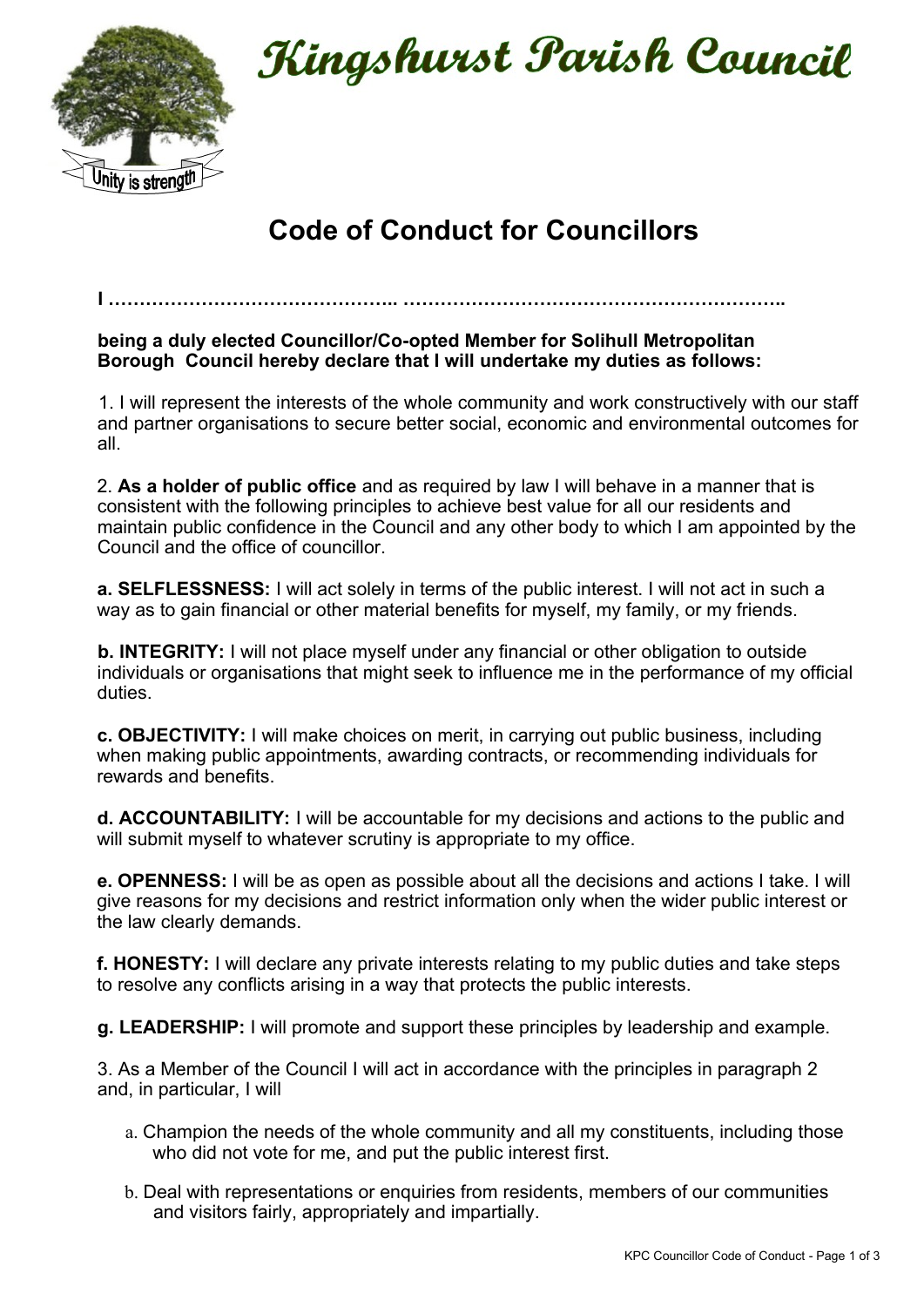- c. Not allow other pressures, including the financial interests of myself or others connected to me, to deter me from pursuing constituents' casework, the interests of the Council or the good governance of the Council in a proper manner.
- d. Exercise independent judgement and not compromise my position by placing myself under obligations to outside individuals or organisations who might seek to influence the way I perform my duties as a Member/Co-opted Member of the Council.
- e. Take account of all relevant information, including advice from statutory and other professional officers. I will remain objective and make decisions on merit.
- f. Be accountable for my decisions and cooperate when scrutinised internally and externally, including by local residents.
- g. Contribute to ensuring that decision-making processes are as open and transparent as possible to ensure the community understands the reasoning behind decisions and are informed when holding me and other Members to account.
- h. Behave in accordance with all my legal obligations, alongside any requirements contained within the Council's policies, protocols and procedures, including on the use of the Council's resources.
- i. Under no circumstances will I disclose confidential information (be that confidential by virtue of legislation or otherwise) unless I have express authority to do so and/or the law so requires.
- j. Value my colleagues and staff and engage with them in an appropriate manner and one that underpins the mutual respect between us that is essential to good local government.
- k. Always treat people with respect, including the organisations and public I engage with, fellow members and those I work alongside.
- l. Provide leadership through behaving in accordance with these principles when championing the interests of the community with other organisations as well as within this Council.

4. I will register and disclose those interests that I am required by law to declare. I will do this by completing and submitting a signed declaration of my interests to the Monitoring Officer of the Council. I will keep the register updated and acknowledge that its contents are open to the public to inspect.

5. I will comply with any code of conduct for councillors that is properly established by the Council.

Signed:………………………………………………..

Full name:…………………………………………….

Date:……………………………………………………